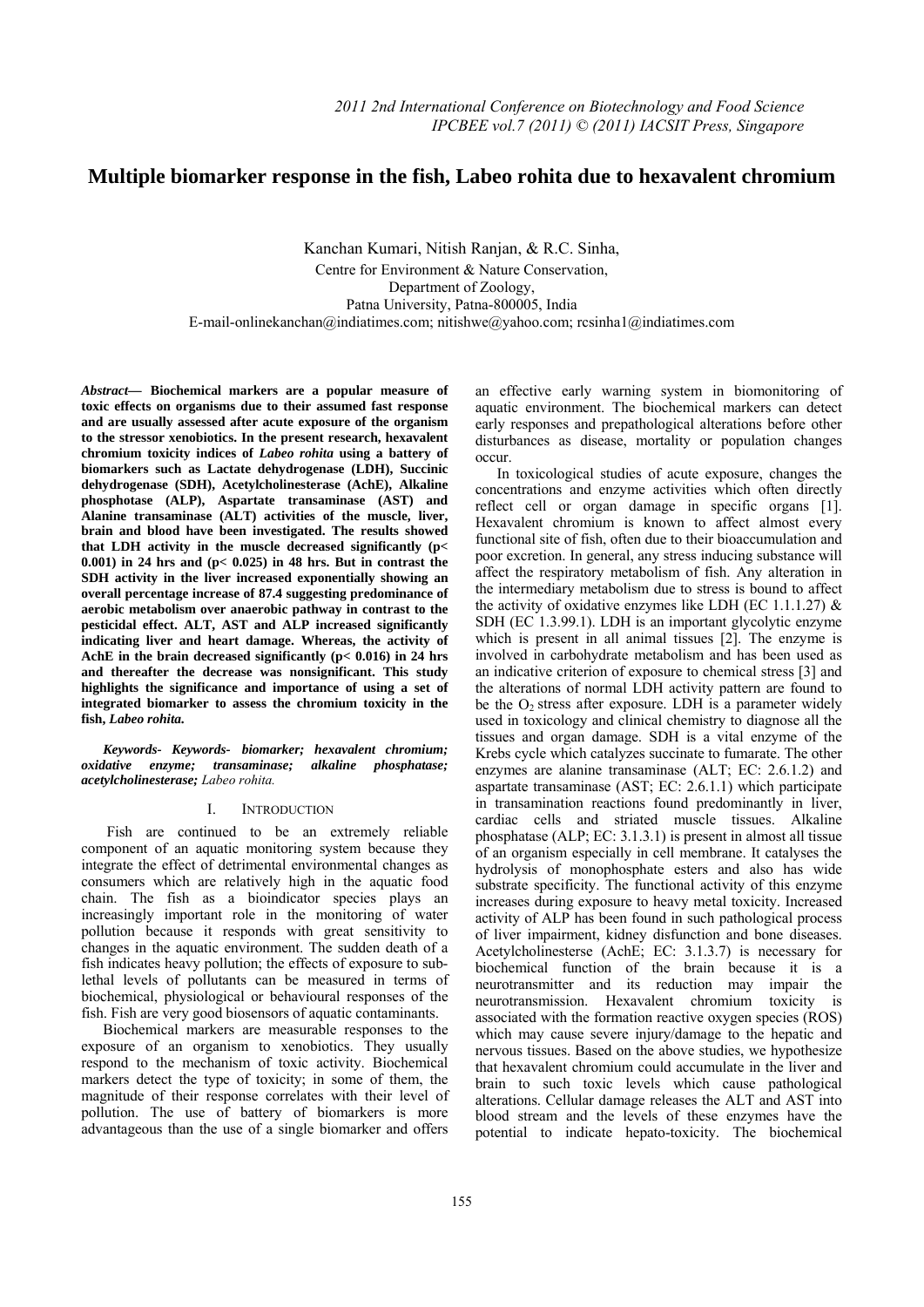analyses of LDH, SDH, ALT, AST, ALP and AChE can be used for a rapid assessment of tissue and cellular damage within 96 hr. Very scarce data is available on the impact of hexavalent chromium on the above enzymes in *Labeo rohita*, a key ecological component inhabiting native fresh water ecosystems of India. The present paper is on the general use of biochemical measurements that can be used as biomarkers as diagnostic and prognostic tools for fresh water monitoring taking the fish *Labeo rohita* as a bioindicator species.

## II. MATERIAL AND METHODS

*Labeo rohita,* common carp were obtained from the local hatchery and acclimatized according to the method of Kumari and Sinha [4]. Short term test of acute toxicity over period of 96 hrs was performed on the fishes following the renewal of bioassay.  $LC_{50}$  values were determined by EPA Probit Analysis Program [5].

Fishes were exposed intracoelomatically with  $1/3<sup>rd</sup>$  of 110 mg ( $LC_{50}$ ) of potassium dichromate. After 24, 48, 72 and 96 hrs of exposure fishes were killed for different assays. The behavior and condition of the fishes were noted every 24 hr up to 96 hrs. Collection of blood was done according to the method of Kumari and Sinha [4].

# Enzymatic Assays

The assay of LDH activity in muscle was done by the method of Elliot & Wilkinson [6]. Succinic dehydrogenase activity of the liver homogenate was measured following the method of Kun and Abood [7]. Alanine transaminase (ALT) and aspartate transaminase (AST) level in the blood was measured by kit from Span Diagnostic Ltd. by the method of Reitman and Frankel [8]. The assay of acetylcholinesterase (EC. 3.1.1.7) was done by the spectrophotometric method of Ellman et al [9] using DTNB (dithiobisnitrobenzoic acid) as chromogen and acetylthiocholine iodide as the substrate. The enzyme assay of alkaline phosphatase (ALP) was made according to the method of Bowers and McCommb [10].

### III. RESULTS AND DISCUSSION

Acute toxicity (96 h  $LC_{50}$ ) of hexavalent chromium for the fresh water fish, *Labeo rohita* was found to be 110 ppm of  $K_2Cr_2O_7$  (Cr as 42.42 mg/l). When an organism is exposed to the xenobiotics, it undergoes inhibition or acceleration of the catalyzed reaction rate of the enzyme systems. The mechanism includes either changing the enzyme activity, the biochemical processes or directly affecting the enzyme molecule [11-14]. It is postulated that variations in the respiratory enzyme activities in particular serve as an early biomarker to assess the extent of pollution in the exposed animals [15, 16]. Respiratory distress is one of the important manifestations of acute chromium toxicity and is known to produce physiological imbalance in the fish, *Labeo rohita* exposed to  $1/3^{rd}$  LC<sub>50</sub> 96 hrs. In fish, mitochondrial respiratory enzymes such as lactate dehyrogenase (LDH) and succinic dehydrogenase (SDH) are involved in cellular respiration through glucose metabolism which yields ATP. Several authors [17-20] have reported that the disturbance in oxidative metabolism led to alteration in the whole animal

oxygen consumption in different species of fish exposed to hexavalent chromium.

Table 1 shows that LDH activity in the muscle decreases significantly ( $p < 0.001$ ) in 24 hrs and 48 hrs ( $p < 0.028$ ) and thereafter the decrease in 72 and 96 hrs is not significant (Fig. 1). But in contrast, the SDH activity increases significantly in 24 hrs ( $p < 0.006$ ), 48 hrs ( $p < 0.046$ ), 72 hrs ( $p < 0.004$ ) and returns to almost normalcy in 96 hrs (Fig. 1). The overall % increase in SDH activity was 87.4. The decrease in LDH activity with the concomitant exponential increase in SDH activity shows that aerobic pathway is predominant over the anaerobic metabolism. This is further substantiated by the decrease in blood glucose concentration (Fig. 3) suggesting that sustained ATP production is needed to meet the stress condition due to chromium toxicity (Tab.1). Earlier, it has been reported that during pesticidal stress anaerobic pathway predominates over aerobic pathway [12, 14]. It is concluded that in chromium toxicity aerobic cycle is predominant over the anaerobic cycle in contrast to the pesticidal effect.

Transaminases play an important role in carbohydrate and amino acid metabolism in the tissues of fish and other orgaisms. [12, 21, 22]. Alanine transaminase is a key metabolic enzyme released from the damaged hepatocytes. The enzyme shows a consistent increasing trend significantly (p<0.001) in 24 hr and in 48 hr (p < 0.001), in 72 hr (p  $\leq 0.002$ ) and 96 hr (p  $\leq 0.042$ ). The overall increase is 222% which is quite high indicating a very high liver damage due to chromium toxicity. This is corroborated by the increase of ALP in 24 hr (p < 0.03), 48 hr (p < 0.001), 72 hr (p < 0.001) and 96 hr  $(p < 0.001)$  (Fig. 3). The overall % increase of ALP is 387.8% which indicate acute liver damage. Similar findings have been reported by Yang and Chen [23].

Similarly AST increased significantly (p< 0.001), 48 hr  $(p < 0.002)$ , 72 hr  $(p < 0.007)$  and 96 hr  $(p < 0.001)$  indicating heart and liver damage. The overall % increase of AST is 141% which is quite high suggesting acute heart and liver damage (Fig. 2).

Though the liver plays an important role in metabolic processes and detoxification of many xenobiotics, acute exposures of chromium may lead to accumulation in the liver and causing pathological alterations. Moreover, cell injury of certain organs like liver and heart to the release of tissue specific enzymes into the blood stream [24]. Significant increases in transaminases (ALT  $\&$  AST) activity in the fish *Labeo rohita* could be possible due to leakage of enzymes across the damaged plasma membranes. As such, increased serum ALT & AST activities reflect a situation of liver and heart damage. This study indicates that ALT, AST, ALP, LDH, SDH can be used as biomarkers of tissue damage. Thus, the present study provides a new insight on hepato and cardiotoxicity following exposure to hexavalent chromium.

The behaviour and condition of the fishes in both the control and test solution was noted every 24 hr to 96 hr. wherein the fishes showed marked change in behaviour when exposed to chromium. Behavioural manifestations of acute toxicity like copious secretion of mucus, surfacing and ultimately lethargy indicating loss of equilibrium. It is well known that presence of glycoprotein in the mucous is indicative of its metal binding capacity of chromium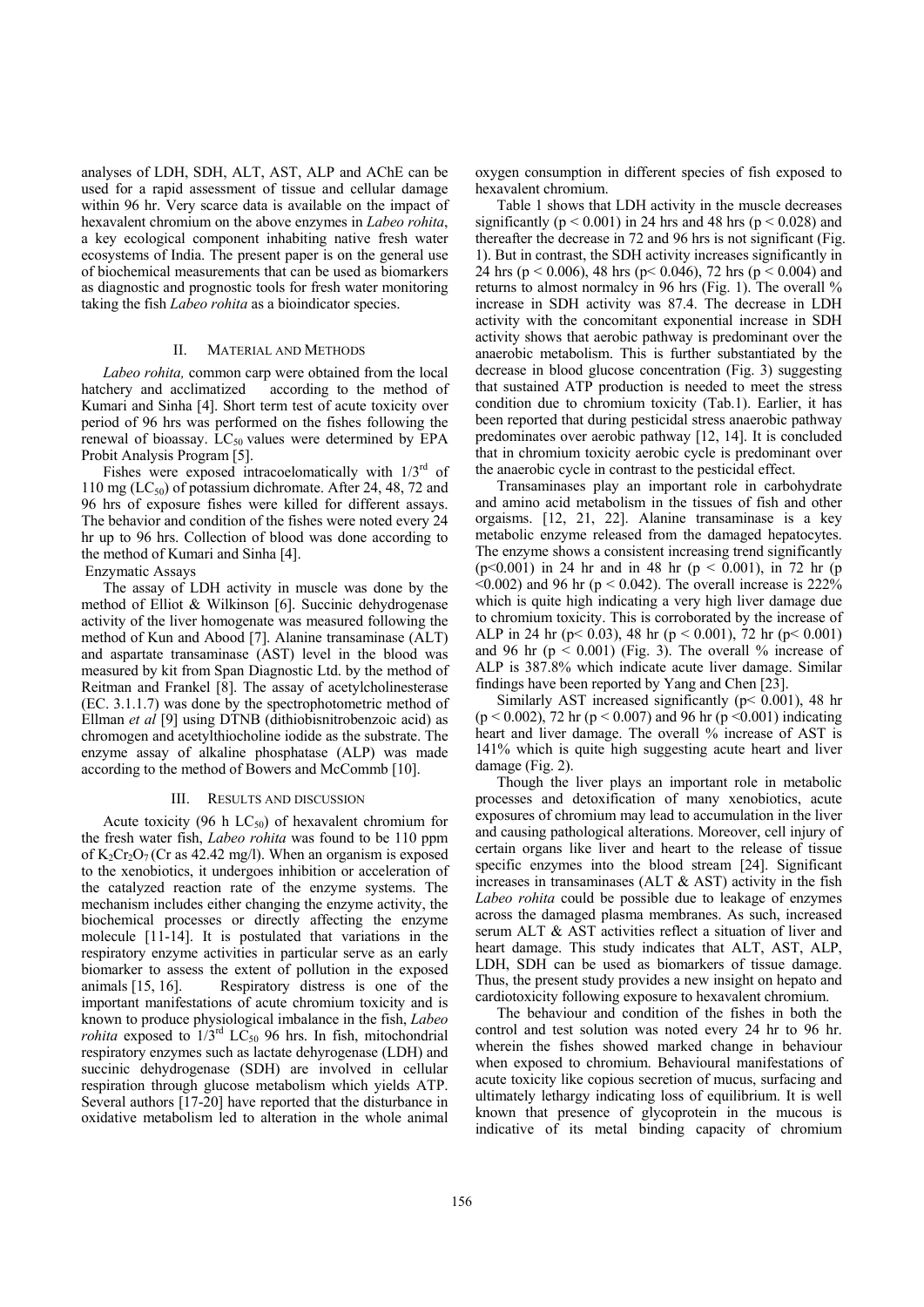especially binds the SH groups [25]. Mucous coating prevents the further entry in the fish suggesting adaptive mechanism to survive chromium toxicity. It is interesting to note that the there was a significant decrease  $(p<0.016)$  in the brain AchE activity in 24 hr and thereafter the decrease was non-significant till 96 hrs. (Tab-1; Fig. 1). Loss of balance during swimming might be due to some neurological impairment in the central nervous system as evident by the inhibition of AchE by chromium. Similar findings have been reported by Devi and Fingerman [26]; Lata *et al* [27] and Patro [28]. These behavioural responses may be used as a tool in bio-monitoring program to monitor ecotoxicity risk of hexavalent chromium.

TABLE I. EFFECTS OF HEXAVALENT CHROMIUM IN THE FISH, *LABEO ROHITA*

| Paramete      | Control   | 24 <sub>hr</sub> | 48 hr      | 72 hr      | 96 hr      | <b>Over</b>   |
|---------------|-----------|------------------|------------|------------|------------|---------------|
| rs            |           |                  |            |            |            | all %         |
|               |           |                  |            |            |            | Chan          |
|               |           |                  |            |            |            | ge            |
| Muscle        | 5.38      | 2.75             | 2.25       | 5.38       | 4.12       | 52 %          |
| <b>LDH</b>    | $\pm 0.1$ | $\pm 0.76$       | $\pm 0.92$ | $\pm 2.61$ | ±4.29      |               |
| (mg/g)        |           | p<0.001          | p<0.028    | p<0.87     | p<0.89     |               |
| Liver         | 536       | 827              | 700        | 1765       | 540        | 87.4          |
| <i>SDH</i>    | ± 37.09   | ± 107.4          | ± 94.3     | $\pm$      | ± 79.30    | $\%$          |
| $(\mu$ g of   |           | p<               | p<         | 423.35     | p < 0.89   |               |
| formagen      |           | 0.006            | 0.046      | p<         |            |               |
| $\ln r/g$ )   |           |                  |            | 0.004      |            |               |
| Plasma        | 26.0      | 95.89            | 90.68      | 43.38      | 66.28      | 222           |
| ALT           | ± 1.7     | ± 4.69           | ± 6.22     | ± 4.81     | ± 18.50    | $\frac{0}{0}$ |
| (IU/L)        |           | p<               | p<         | p<         | p<         |               |
|               |           | 0.001            | 0.001      | 0.002      | 0.024      |               |
| Plasma        | 24.5      | 60.473           | 57.018     | 69.658     | 60.847     | 141           |
| AST           | ± 2.13    | ± 6.89           | ± 6.89     | ± 11.67    | ± 1.97     | $\%$          |
| (IU/L)        |           | p<               | p<         | p<         | p<         |               |
|               |           | 0.001            | 0.002      | 0.007      | 0.001      |               |
| Plasma        | 99.0      | 131.94           | 564.36     | 736.10     | 571.00     | 387.8         |
| ALP           | ± 11.52   | ± 14.77          | ± 64.70    | ± 30.93    | ± 53.64    | $\frac{0}{0}$ |
| (IU/L)        |           | p<               | p<         | p<         | p<         |               |
|               |           | 0.030            | 0.001      | 0.001      | 0.001      |               |
| Plasma        | 41.99     | 38.39            | 38.06      | 35.81      | 32.905     | 13.7          |
| Glucose       | ±1.82     | $\pm 0.66$       | ±1.39      | $\pm 0.82$ | $\pm 1.20$ | $\frac{0}{0}$ |
| (IU/L)        |           | p<               | p<         | p<         | p<         |               |
|               |           | 0.009            | 0.013      | 0.009      | 0.004      |               |
|               |           |                  |            |            |            |               |
| <b>Brain</b>  | 53.18     | 36.99            | 45.96      | 44.6       | 42.96      | 27%           |
| AchE          | ± 11.64   | ± 16.32          | ± 19.45    | ± 7.88     | ± 6.8      |               |
| $\mu$ mol/min |           | p<               | p<         | p<         | p<         |               |
|               |           | 0.016            | 0.613      | 0.322      | 0.144      |               |

#### ACKNOWLEDGMENT

The authors thank Prof. K. Nath, Principal, Patna Science College, Patna University, Patna for providing the necessary laboratory facilities.

## **REFERENCES**

- [1] Casillas, E., Meyers, M., Ames, W. Relationship of serum chemistry values to liver and kidney histopathoogy in English sole (Parophrys vetulus) Aquatic Toxicology, 3: 61-78. (1983).
- [2] Kaplan, L.A. and Pesce, A. J. (Eds.). Clinical Chemistry: Theory, Analysis and correlation. Mosby Year Book Inc., Missouri pp. 1200. ( 2009).
- [3] Diammantino, T.C., Almeida, E., Soares, A.M. V.M. and Quilhermino, I. Lactic dehydrogenase activity an effect criterion in toxicity test with Daphnia magna straus. Chemosphere. 45: 533-568. (2001).
- [4] Kumari, K. and R.C. Sinha. Acetylcholinesterase activity in the plasma and brain of the frog, Rana tigrina and the toad, Bufo melanostictus. The Journal of V.N. Karazin Kharkiv National University. Series: Biology. 9: 117-120. (2009).
- [5] Finney D.J. Probit analysis. 3rd ed. New Delhi: Cambridge University Press. 33p. (1971).
- [6] Elliott BA, Wilkinson JH. The serum α-Hydroxybutyrate Dehydrogenase in diseases other than myocardial infarction. Clin Sci. Vol- 24. P-343-355. (1963).
- [7] Kun, E. and Abood, L.G. Colorimetric estimation of succinic dehydrogenase by triphenyl tetrazolium chloride. Science, 109: 144- 146. (1949).
- [8] Reitman S. and Frankel S. A colorimetric method for the determination of glutamic oxaloacetic and glutamic pyruvic transaminases. Amer. J. Clin. Pathol. Vol. - 28: P- 56-63 (1957).
- [9] Ellman G.L., Courtney D., Andres V., Featherstone R. A new and rapid colorimetric determination of acetylcholenasterase activity. Biochem. Pharmacol.. Vol.7. P. 85–95. (1961).
- [10] Bowers, G.N., McCommb, R.B. Clin. Chem., 18: 97. (1972).
- [11] Heath, A.G.. Physiological energetics. Pp. 131-163. In: Water pollution and fish physiology. CRC Press, Florida. (1987).
- [12] Kumari, K. and R.C.Sinha. Effects of carbaryl and lindane on some biochemical constituents of the blood, liver, muscles, kidney and brain of the frog, Rana tigrina. Bioved. 17: 55-65. (2006).
- [13] Kumari, K. and R.C.Sinha. Enzymes as biomarkers of pollution: a case study in the frog, Rana tigrina, the sentinel of environment. Proc. International conference on Environment Management: Scenario and Strategies to 2020, Dec 26-27, 2007. Ujjain Engineering College, Ujjain. (2007).
- [14] Kumari, K. and R.C.Sinha. LDH and SDH activity as potential biomarkers in the fish Labeo rohita. Proc. International Conference on Biodiversity and aquatic toxicology, A. N. university, Andhra Pradesh,. India (Accepted) (2011).
- [15] McMohan, B.R.. Respiratory and circulatory compensation to hypoxia in crustaceans. Respiration Physiology, 128: 349-364. (2001).
- [16] Chinni, S., Khan, R.N. and Yalla Pragala, P.R. Acute toxicity of lead on tolerance Oxygen consumption, ammonia N-excretion and metal accumulation in Penaeus indicus post larvae. Ecotoxicology and Environmental Safety, 51: 79-84. (2002)
- [17] Rao, J.V., Rai, C.H.S., Kavitha, P. Rao, R.N. and Mahavendra, S.S.. Toxicity of chlorpyrifos to the fish, Oreochromis mossambicus. Bull. Environ. Contam. Toxicol., 70: 285-292. (2003).
- [18] Shivakumar, R. and David, M. Toxicity of endosulfan to the freshwater fish, Cyprinis carpio. Ind. J. of Ecology, 31: 27-29. (2004).
- [19] Vutukuru, S.S.. Acute effects hexavalent chromium on survival, O2 consumption, hematological parameters and some biochemical profiles of the Indian major carp, Labeo rohita. Ind. J. Environ. Res. Pub. Health, 2: 456-462. (2005).
- [20] Vineet Kumar, K. Patel and M. David. Behaviour and respiratory dysfunction as an index of malathion toxicity in freshwater fish, Labeo rohita. Turkish J. of Fisheries and Aquatic Sciences. 8: 233- 237. (2008).
- [21] Atroshi, F., A. Rizzo, S. Sankari, I. Biese, P. Westermarck and P. Veijalainen. Liver enzyme activates in rats exposed to Ochratoxin and T-2 toxin with antioxidants. Bull. Eviron. Contam. Toxicol. 64: 586- 592. (2000).
- [22] Vinodhini, R. and N. Muthuswamy. Effect of heavy metals induced toxicity on metabolic biomarkers in common carp, Cyprinus carpio. Maejo Int. J. Sci and Techol., 2: 192-200. (2008).
- [23] Yang, J.L. and H. C. Chen. Serum metabolic enzyme activities and hepatocyte ultrastructure of this common carp after gallum exposure. Zoological Studies. 42: 455-461. (2003).
- [24] Burtis, C.A., Ashwood, E.R. The fundamentals of clinical chemistry. Saunders, Philadelphia. PA. (1996)